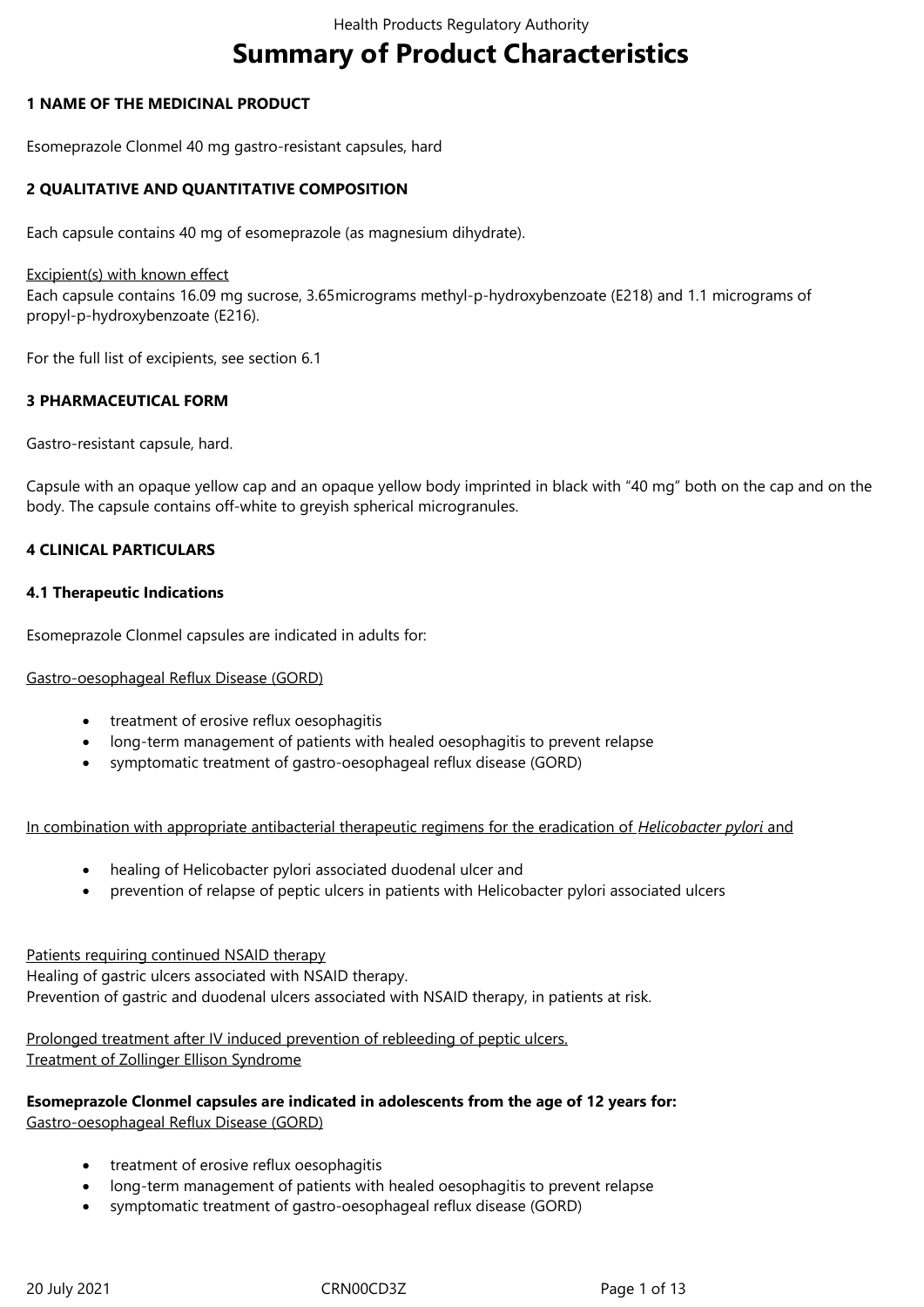# Health Products Regulatory Authority In combination with antibiotics in treatment of duodenal ulcer caused by *Helicobacter pylori*

# **4.2 Posology and method of administration**

# **Posology**

# **Adults** *Gastro-oesophageal Reflux Disease (GORD)*

• treatment of erosive reflux oesophagitis

40 mg once daily for 4 weeks.

An additional 4 weeks treatment is recommended for patients in whom oesophagitis has not healed or who have persistent symptoms.

long-term management of patients with healed oesophagitis to prevent relapse

20 mg once daily.

symptomatic treatment of gastro-oesophageal reflux disease (GORD)

20 mg once daily in patients without oesophagitis. If symptom control has not been achieved after 4 weeks, the patient should be further investigated. Once symptoms have resolved, subsequent symptom control can be achieved using 20 mg once daily. An on demand regimen taking 20 mg once daily, when needed, can be used. In NSAID treated patients at risk of developing gastric and duodenal ulcers, subsequent symptom control using an on demand regimen is not recommended.

*In combination with appropriate antibacterial therapeutic regimens for the eradication of Helicobacter pylori and*

- healing of Helicobacter pylori associated duodenal ulcer and
- prevention of relapse of peptic ulcers in patients with Helicobacter pylori associated ulcers.

20 mg Esomeprazole Clonmel with 1 g amoxicillin and 500 mg clarithromycin, all twice daily for 7 days.

# *Patients requiring continued NSAID therapy*

Healing of gastric ulcers associated with NSAID therapy: The usual dose is 20 mg once daily. The treatment duration is 4‑8 weeks.

Prevention of gastric and duodenal ulcers associated with NSAID therapy in patients at risk: 20 mg once daily.

*Prolonged treatment after IV induced prevention of rebleeding of peptic ulcers.* 40 mg once daily for 4 weeks after IV induced prevention of rebleeding of peptic ulcers.

# *Treatment of Zollinger Ellison Syndrome*

The recommended initial dosage is Esomeprazole Clonmel 40 mg twice daily. The dosage should then be individually adjusted and treatment continued as long as clinically indicated. Based on the clinical data available, the majority of patients can be controlled on doses between 80 to 160 mg esomeprazole daily. With doses above 80 mg daily, the dose should be divided and given twice daily.

# Special populations

# *Renal impairment*

Dose adjustment is not required in patients with impaired renal function. Due to limited experience in patients with severe renal insufficiency, such patients should be treated with caution (see section 5.2).

# *Hepatic impairment*

Dose adjustment is not required in patients with mild to moderate liver impairment. For patients with severe liver impairment, a maximum dose of 20 mg Esomeprazole Clonmel should not be exceeded (see section 5.2).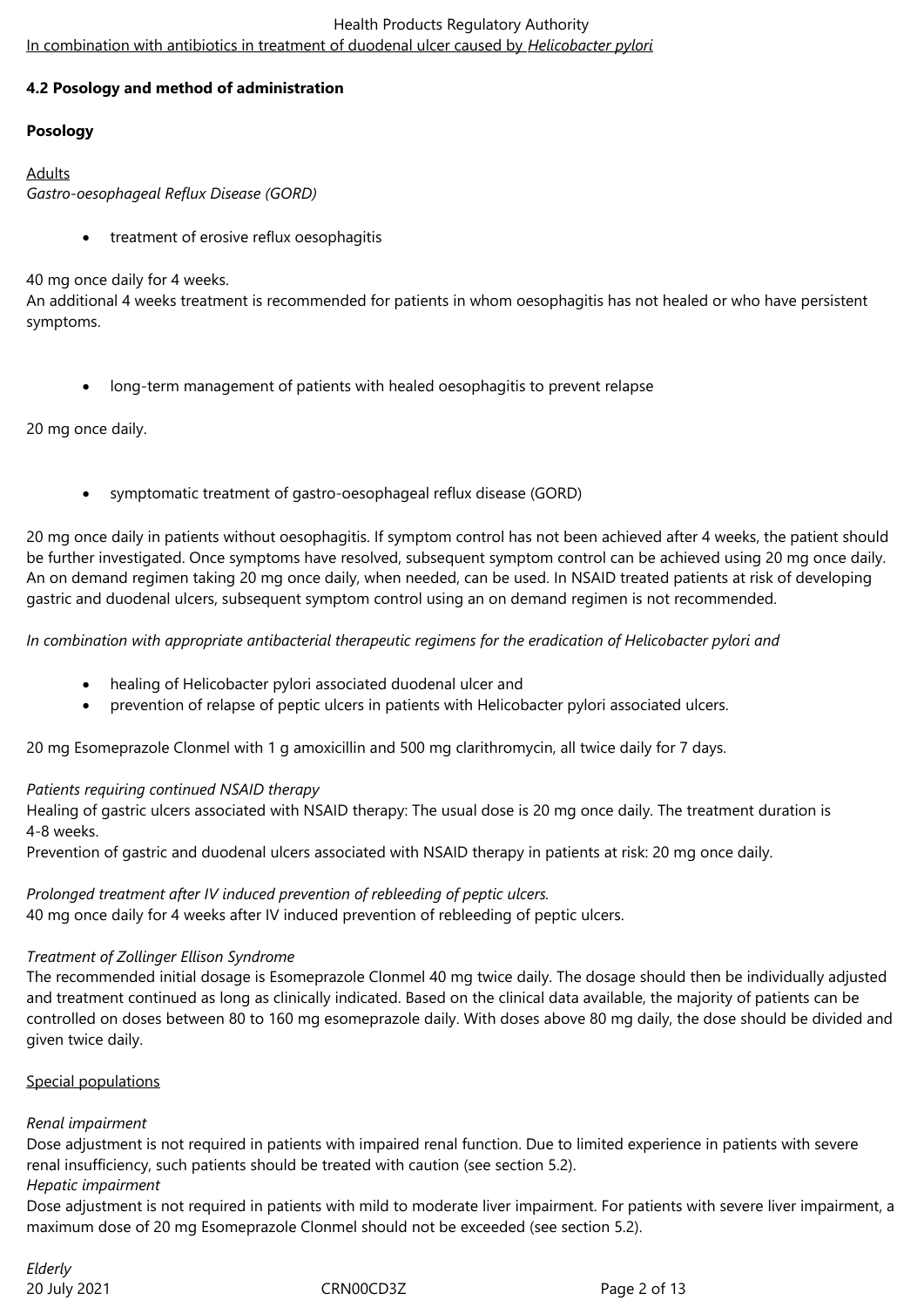Dose adjustment is not required in the elderly.

# Paediatric population

### Adolescents from the age of 12 years *Gastro-oesophageal Reflux Disease (GORD)*

• treatment of erosive reflux oesophagitis

# 40 mg once daily for 4 weeks.

An additional 4 weeks treatment is recommended for patients in whom oesophagitis has not healed or who have persistent symptoms.

long-term management of patients with healed oesophagitis to prevent relapse

20 mg once daily.

symptomatic treatment of gastro-oesophageal reflux disease (GORD)

20 mg once daily in patients without oesophagitis. If symptom control has not been achieved after 4 weeks, the patient should be further investigated. Once symptoms have resolved, subsequent symptom control can be achieved using 20 mg once daily.

# *Treatment of duodenal ulcer caused by Helicobacter pylori*

When selecting appropriate combination therapy, consideration should be given to official national, regional and local guidance regarding bacterial resistance, duration of treatment (most commonly 7 days but sometimes up to 14 days), and appropriate use of antibacterial agents. The treatment should be supervised by a specialist.

The posology recommendation is:

| Weight       | Posology                                                                                                        |
|--------------|-----------------------------------------------------------------------------------------------------------------|
| $30 - 40$ kg | Combination with two antibiotics: Esomeprazole Clonmel 20 mg, amoxicillin 750 mg and clarithromycin 7.5 mg/kg   |
|              | body weight are all administered together twice daily for one week.                                             |
| > 40 kg      | Combination with two antibiotics: Esomeprazole Clonmel 20 mg, amoxicillin 1 g and clarithromycin 500 mg are all |
|              | administered together twice daily for one week.                                                                 |

# Children below the age of 12 years

Esomeprazole Clonmel should not be used in children younger than 12 years. More appropriate pharmaceutical forms of esomeprazole may be available.

# **Method of administration**

The capsules should be swallowed whole with liquid. The capsules should not be chewed or crushed.

For patients who have difficulty in swallowing, the capsules can be opened and their content dispersed in half a glass of non-carbonated water. No other liquids should be used as the enteric coating may be dissolved. Stir and drink the liquid with the granules immediately or within 30 minutes. Rinse the glass with half a glass of water and drink. The granules must not be chewed or crushed.

For patients who cannot swallow, the content of the capsules can be dispersed in non-carbonated water and administered through a gastric tube. It is important that the appropriateness of the selected syringe and tube is carefully tested. For preparation and administration instructions see section 6.6.

# **4.3 Contraindications**

Hypersensitivity to the active substance, to substituted benzimidazoles or to any of the excipients listed in section 6.1.

Esomeprazole should not be used concomitantly with nelfinavir (see section 4.5).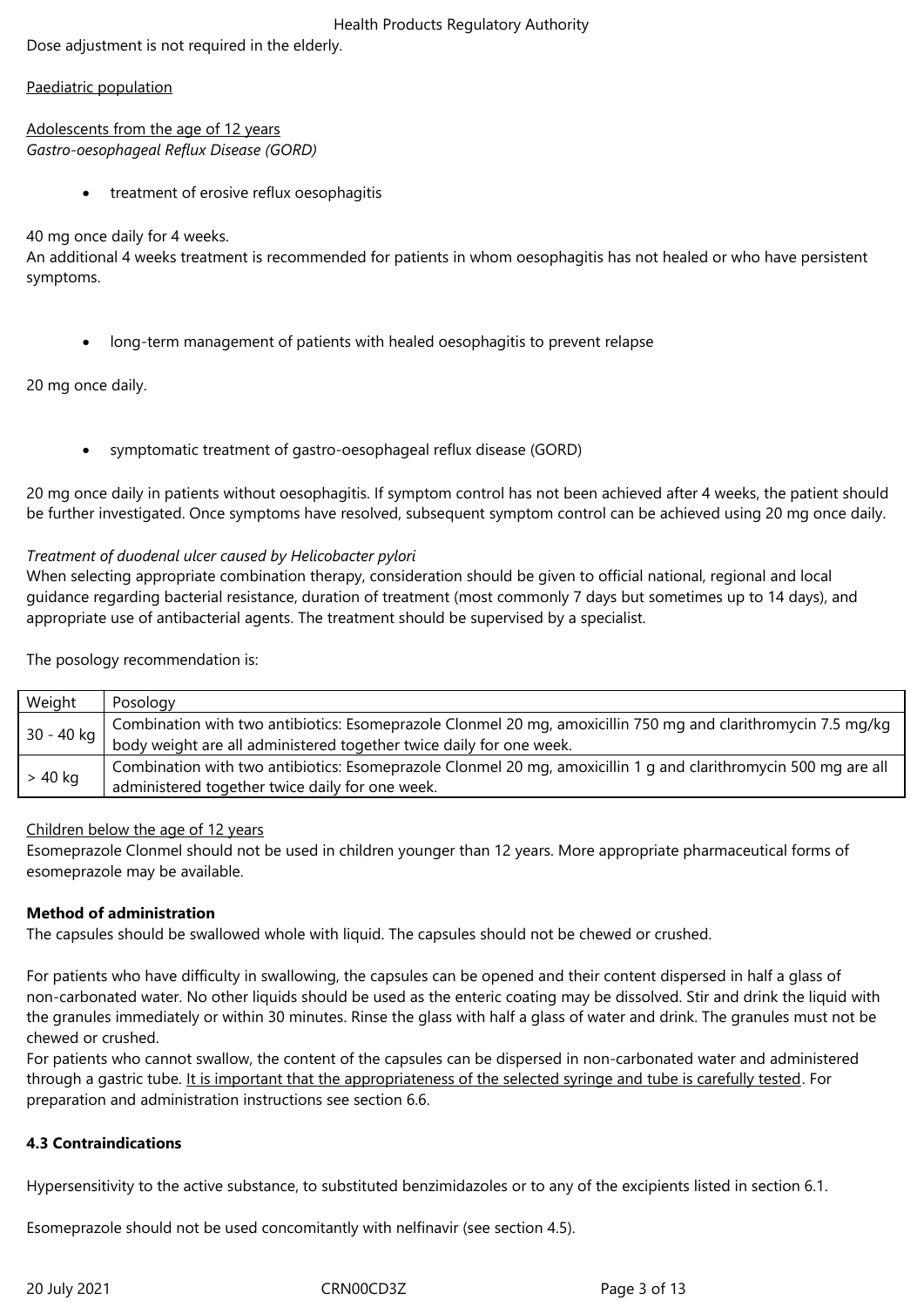### **4.4 Special warnings and precautions for use**

In the presence of any alarm symptom (e.g. significant unintentional weight loss, recurrent vomiting, dysphagia, haematemesis or melaena) and when gastric ulcer is suspected or present, malignancy should be excluded, as treatment with esomeprazole may alleviate symptoms and delay diagnosis.

#### Long term use

Patients on long-term treatment (particularly those treated for more than a year) should be kept under regular surveillance.

#### On demand treatment

Patients on on-demand treatment should be instructed to contact their physician if their symptoms change in character.

#### *Helicobacter pylori* eradication

When prescribing esomeprazole for eradication of *Helicobacter pylori* possible drug interactions for all components in the triple therapy should be considered. Clarithromycin is a potent inhibitor of CYP3A4 and hence contraindications and interactions for clarithromycin should be considered when the triple therapy is used in patients concurrently taking other drugs metabolised via CYP3A4 such as cisapride.

#### Gastrointestinal infections

Treatment with proton pump inhibitors may lead to slightly increased risk of gastrointestinal infections such as *Salmonella* and *Campylobacter* (see section 5.1).

#### Absorption of vitamin B12

Esomeprazole, as all acid-blocking medicines, may reduce the absorption of vitamin B12 (cyanocobalamin) due to hypo- or achlorhydria. This should be considered in patients with reduced body stores or risk factors for reduced vitamin B12 absorption on long-term therapy.

#### Hypomagnesaemia

Severe hypomagnesaemia has been reported in patients treated with proton pump inhibitors (PPIs) like esomeprazole for at least three months, and in most cases for a year. Serious manifestations of hypomagnesaemia such as fatigue, tetany, delirium, convulsions, dizziness and ventricular arrhythmia can occur but they may begin insidiously and be overlooked. In most affected patients, hypomagnesaemia improved after magnesium replacement and discontinuation of the PPI.

For patients expected to be on prolonged treatment or who take PPIs with digoxin or drugs that may cause hypomagnesaemia (e.g., diuretics), healthcare professionals should consider measuring magnesium levels before starting PPI treatment and periodically during treatment.

### Subacute cutaneous lupus erythematosus (SCLE)

Proton pump inhibitors are associated with very infrequent cases of SCLE. If lesions occur, especially in sun-exposed areas of the skin, and if accompanied by arthralgia, the patient should seek medical help promptly and the health care professional should consider stopping esomeprazole. SCLE after previous treatment with a proton pump inhibitor may increase the risk of SCLE with other proton pump inhibitors.

### Risk of fracture

Proton pump inhibitors, especially if used in high doses and over long durations (> 1 year), may modestly increase the risk of hip, wrist and spine fracture, predominantly in the elderly or in presence of other recognised risk factors. Observational studies suggest that proton pump inhibitors may increase the overall risk of fracture by 10–40 %. Some of this increase may be due to other risk factors. Patients at risk of osteoporosis should receive care according to current clinical guidelines and they should have an adequate intake of vitamin D and calcium.

### Combination with other medicinal products

Co-administration of esomeprazole with atazanavir is not recommended (see section 4.5). If the combination of atazanavir with a proton pump inhibitor is judged unavoidable, close clinical monitoring is recommended in combination with an increase in the dose of atazanavir to 400 mg with 100 mg of ritonavir; esomeprazole 20 mg should not be exceeded.

Esomeprazole is a CYP2C19 inhibitor. When starting or ending treatment with esomeprazole, the potential for interactions with drugs metabolised through CYP2C19 should be considered. An interaction is observed between clopidogrel and esomeprazole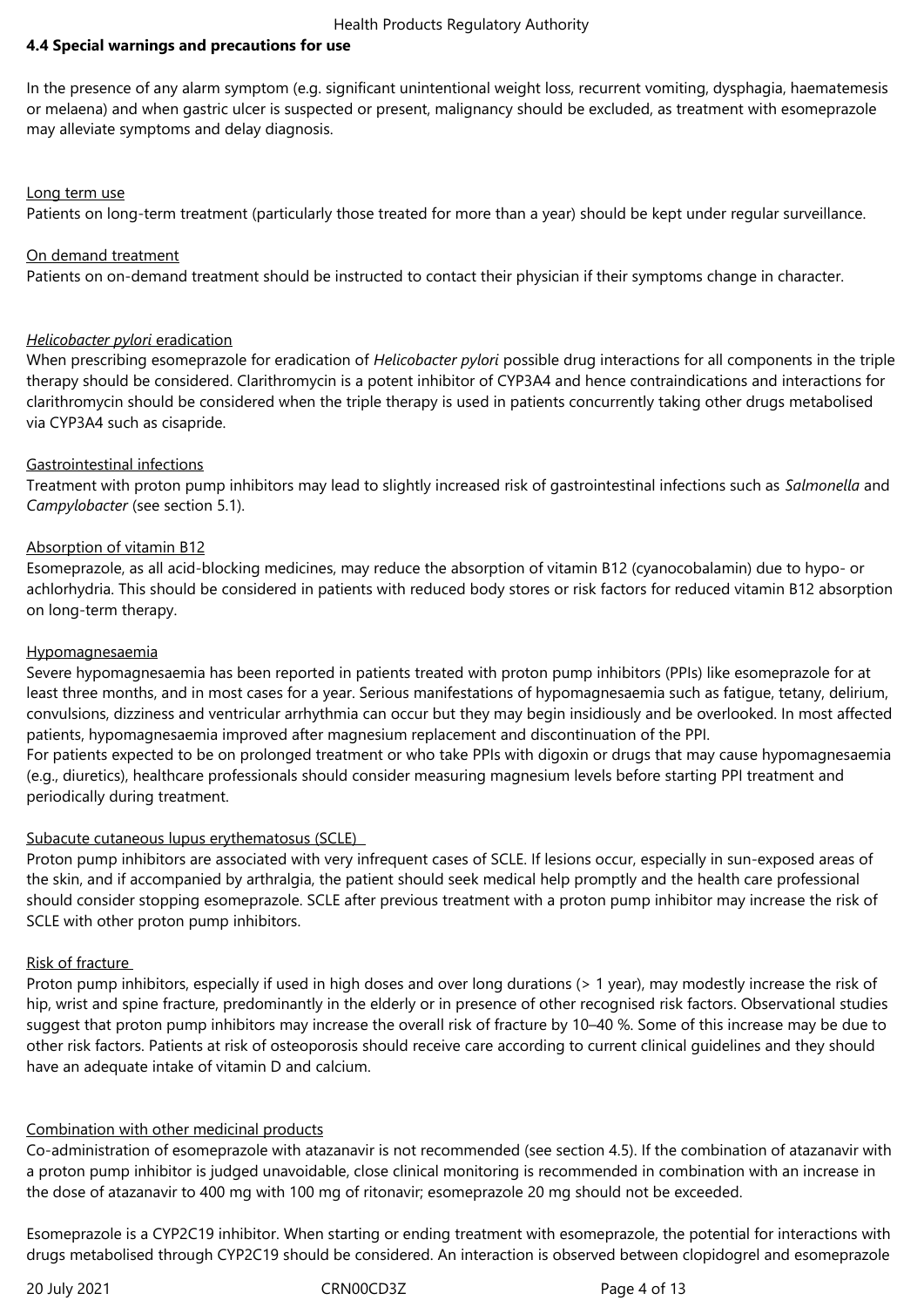(see section 4.5). The clinical relevance of this interaction is uncertain. As a precaution, concomitant use of esomeprazole and clopidogrel should be discouraged.

When prescribing esomeprazole for on demand therapy, the implications for interactions with other pharmaceuticals, due to fluctuating plasma concentrations of esomeprazole should be considered (see section 4.5).

#### Interference with laboratory tests

Increased Chromogranin A (CgA) level may interfere with investigations for neuroendocrine tumours. To avoid this interference, esomeprazole treatment should be temporarily stopped for at least five days before CgA measurements (see section 5.1).If CgA and gastrin levels have not returned to reference range after initial measurement, measurements should be repeated 14 days after cessation of proton pump inhibitor treatment.

#### Sucrose

This medicinal product contains sucrose. Patients with rare hereditary problems of fructose intolerance, glucose-galactose malabsorption or sucrase-isomaltase insufficiency should not take this medicine.

### Parahydroxybenzoates

This product contains parahydroxybenzoates, which may cause allergic reactions (possibly delayed).

### **4.5 Interaction with other medicinal products and other forms of interactions**

#### Effects of esomeprazole on the pharmacokinetics of other drugs

#### *Protease inhibitors*

Omeprazole has been reported to interact with some protease inhibitors. The clinical importance and the mechanisms behind these reported interactions are not always known. Increased gastric pH during omeprazole treatment may change the absorption of the protease inhibitors. Other possible interaction mechanisms are via inhibition of CYP 2C19. For atazanavir and nelfinavir, decreased serum levels have been reported when given together with omeprazole and concomitant administration is not recommended. Co-administration of omeprazole (40 mg once daily) with atazanavir 300 mg/ritonavir 100 mg to healthy volunteers resulted in a substantial reduction in atazanavir exposure (approximately 75 % decrease in AUC, C<sub>max</sub> and C<sub>min</sub>). Increasing the atazanavir dose to 400 mg did not compensate for the impact of omeprazole on atazanavir exposure. The co-administration of omeprazole (20 mg qd) with atazanavir 400 mg/ritonavir 100 mg to healthy volunteers resulted in a decrease of approximately 30 % in the atazanavir exposure as compared with the exposure observed with atazanavir 300 mg/ritonavir 100 mg qd without omeprazole 20 mg qd. Co-administration of omeprazole (40 mg qd) reduced mean nelfinavir AUC,  $C_{max}$  and  $C_{min}$  by 36-39 % and mean AUC,  $C_{max}$  and  $C_{min}$  for the pharmacologically active metabolite M8 was reduced by 75-92 %. Due to the similar pharmacodynamic effects and pharmacokinetic properties of omeprazole and esomeprazole, concomitant administration with esomeprazole and atazanavir is not recommended (see section 4.4) and concomitant administration with esomeprazole and nelfinavir is contraindicated (see section 4.3). For saquinavir (with concomitant ritonavir), increased serum levels (80‑100 %) have been reported during concomitant omeprazole treatment (40 mg qd).

Treatment with omeprazole 20 mg qd had no effect on the exposure of darunavir (with concomitant ritonavir) and amprenavir (with concomitant ritonavir). Treatment with esomeprazole 20 mg qd had no effect on the exposure of amprenavir (with and without concomitant ritonavir). Treatment with omeprazole 40 mg qd had no effect on the exposure of lopinavir (with concomitant ritonavir).

### *Methotrexate*

When given together with PPIs, methotrexate levels have been reported to increase in some patients. In high-dose methotrexate administration a temporary withdrawal of esomeprazole may need to be considered.

### *Tacrolimus*

Concomitant administration of esomeprazole has been reported to increase the serum levels of tacrolimus. A reinforced monitoring of tacrolimus concentrations as well as renal function (creatinine clearance) should be performed, and dosage of tacrolimus adjusted if needed.

### *Medicinal products with pH dependent absorption*

Gastric acid suppression during treatment with esomeprazole and other PPIs might decrease or increase the absorption of medicinal products with a gastric pH dependent absorption. As with other medicinal products that decrease intragastric acidity,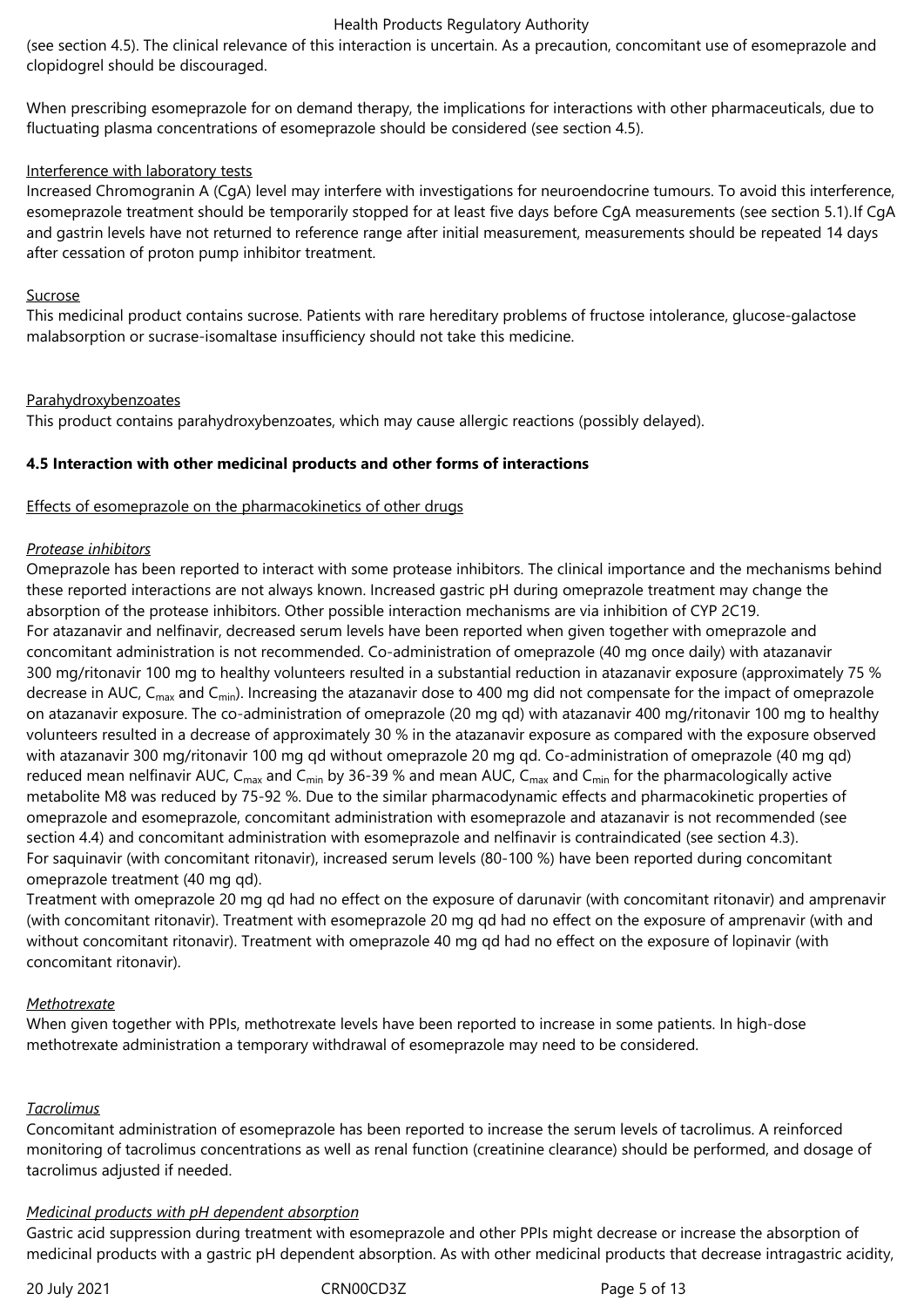the absorption of medicinal products such as ketoconazole, itraconazole and erlotinib can decrease and the absorption of digoxin can increase during treatment with esomeprazole. Concomitant treatment with omeprazole (20 mg daily) and digoxin in healthy subjects increased the bioavailability of digoxin by 10 % (up to 30 % in two out of ten subjects). Digoxin toxicity has been rarely reported. However, caution should be exercised when esomeprazole is given at high doses in elderly patients. Therapeutic drug monitoring of digoxin should then be reinforced.

### *Medicinal productsmetabolised by CYP2C19*

Esomeprazole inhibits CYP2C19, the major esomeprazole metabolising enzyme. Thus, when esomeprazole is combined with drugs metabolised by CYP2C19, such as diazepam, citalopram, imipramine, clomipramine, phenytoin etc., the plasma concentrations of these drugs may be increased and a dose reduction could be needed. This should be considered especially when prescribing esomeprazole for on demand therapy.

### *Diazepam*

Concomitant administration of 30 mg esomeprazole resulted in a 45 % decrease in clearance of the CYP2C19 substrate diazepam.

### *Phenytoin*

Concomitant administration of 40 mg esomeprazole resulted in a 13 % increase in trough plasma levels of phenytoin in epileptic patients. It is recommended to monitor the plasma concentrations of phenytoin when treatment with esomeprazole is introduced or withdrawn.

### *Voriconazole*

Omeprazole (40 mg once daily) increased voriconazole (a CYP2C19 substrate) C<sub>max</sub> and AUC<sub>τ</sub> by 15 % and 41 %, respectively.

### *Cilostazol*

Omeprazole as well as esomeprazole act as inhibitors of CYP2C19. Omeprazole, given in doses of 40 mg to healthy subjects in a cross-over study, increased C<sub>max</sub> and AUC for cilostazol by 18 % and 26 % respectively, and one of its active metabolites by 29 % and 69 % respectively.

# *Cisapride*

In healthy volunteers, concomitant administration of 40 mg esomeprazole resulted in a 32 % increase in area under the plasma concentration-time curve (AUC) and a 31 % prolongation of elimination half-life ( $t_{1/2}$ ) but no significant increase in peak plasma levels of cisapride. The slightly prolonged QTc interval observed after administration of cisapride alone, was not further prolonged when cisapride was given in combination with esomeprazole (see also section 4.4).

### *Warfarin*

Concomitant administration of 40 mg esomeprazole to warfarin-treated patients in a clinical trial showed that coagulation times were within the accepted range. However, post-marketing, a few isolated cases of elevated INR of clinical significance have been reported during concomitant treatment. Monitoring is recommended when initiating and ending concomitant esomeprazole treatment during treatment with warfarin or other coumarin derivatives.

### *Clopidogrel*

Results from studies in healthy subjects have shown a pharmacokinetic (PK)/ pharmacodynamic (PD) interaction between clopidogrel (300 mg loading dose/75 mg daily maintenance dose) and esomeprazole (40 mg p.o. daily) resulting in decreased exposure to the active metabolite of clopidogrel by an average of 40 % and resulting in decreased maximum inhibition of (ADP induced) platelet aggregation by an average of 14 %.

When clopidogrel was given together with a fixed dose combination of esomeprazole 20 mg + ASA 81 mg compared to clopidogrel alone in a study in healthy subjects there was a decreased exposure by almost 40 % of the active metabolite of clopidogrel. However, the maximum levels of inhibition of (ADP induced) platelet aggregation in these subjects were the same in the clopidogrel and the clopidogrel + the combined (esomeprazole + ASA) product groups.

Inconsistent data on the clinical implications of a PK/PD interaction of esomeprazole in terms of major cardiovascular events have been reported from both observational and clinical studies. As a precaution concomitant use of clopidogrel should be discouraged.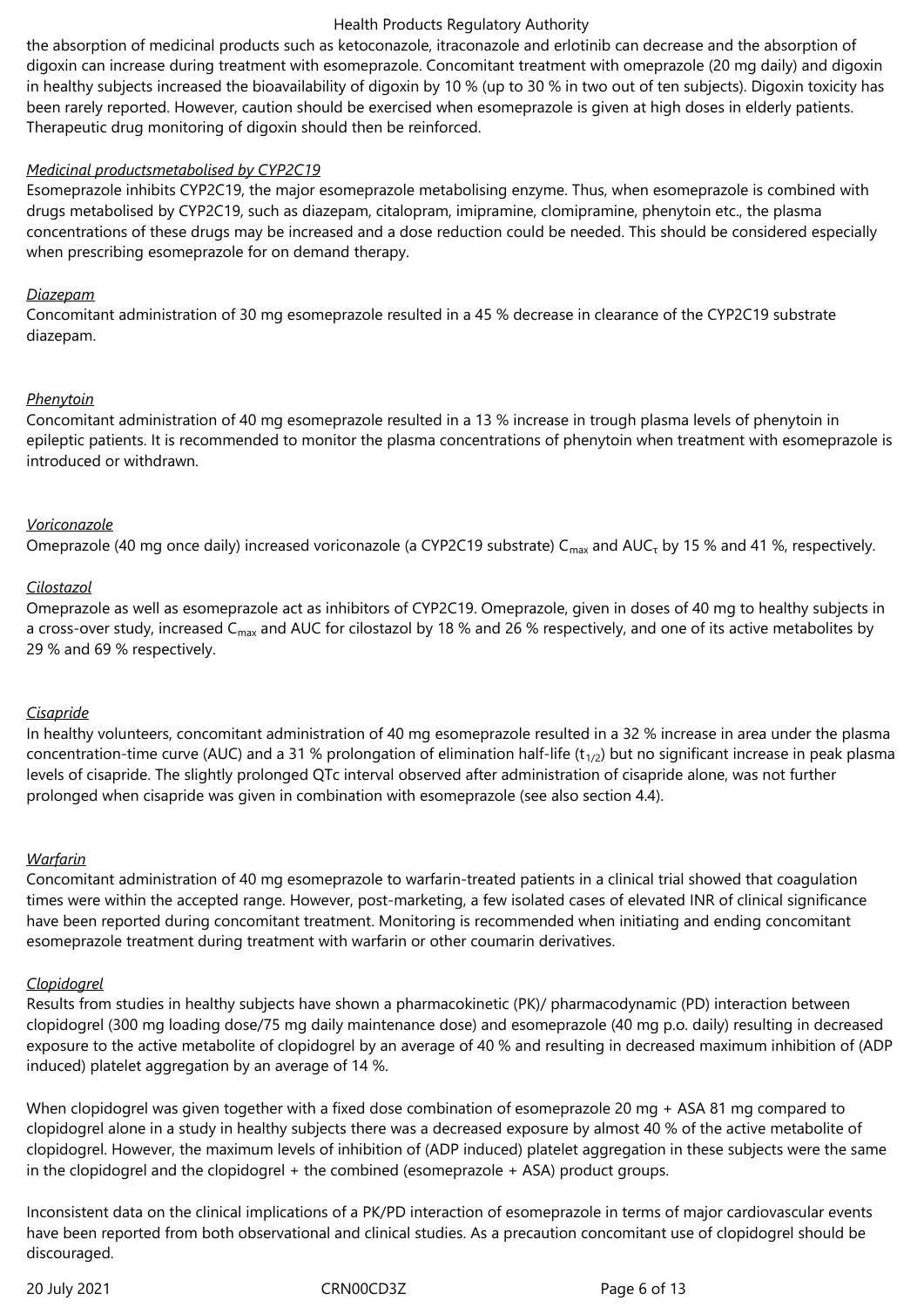### *Investigated medicinal products with no clinically relevant interaction*

### *Amoxicillin and quinidine*

Esomeprazole has been shown to have no clinically relevant effects on the pharmacokinetics of amoxicillin or quinidine.

### *Naproxen or rofecoxib*

Studies evaluating concomitant administration of esomeprazole and either naproxen or rofecoxib did not identify any clinically relevant pharmacokinetic interactions during short-term studies.

### Effects of other medicinal products on the pharmacokinetics of esomeprazole

# *Medicinal products which inhibit CYP2C19 and/or CYP3A4*

Esomeprazole is metabolised by CYP2C19 and CYP3A4. Concomitant administration of esomeprazole and a CYP3A4 inhibitor, clarithromycin (500 mg b.i.d.), resulted in a doubling of the exposure (AUC) to esomeprazole. Concomitant administration of esomeprazole and a combined inhibitor of CYP2C19 and CYP3A4 may result in more than doubling of the esomeprazole exposure. The CYP2C19 and CYP3A4 inhibitor voriconazole increased omeprazole AUC $_{\tau}$  by 280 %. A dose adjustment of esomeprazole is not regularly required in either of these situations. However, dose adjustment should be considered in patients with severe hepatic impairment and if long-term treatment is indicated.

# *Medicinal products which induce CYP2C19 and/or CYP3A4*

Drugs known to induce CYP2C19 or CYP3A4 or both (such as rifampicin and St. John's wort) may lead to decreased esomeprazole serum levels by increasing the esomeprazole metabolism.

### Paediatric population

Interaction studies have only been performed in adults.

# **4.6 Fertility, pregnancy and lactation**

### Pregnancy

Clinical data on exposed pregnancies with Esomeprazole Clonmel are insufficient. With the racemic mixture, omeprazole, data on a larger number of exposed pregnancies from epidemiological studies indicate no malformative nor foetotoxic effect. Animal studies with esomeprazole do not indicate direct or indirect harmful effects with respect to embryonal/foetal development. Animal studies with the racemic mixture do not indicate direct or indirect harmful effects with respect to pregnancy, parturition or postnatal development. Caution should be exercised when prescribing to pregnant women.

A moderate amount of data on pregnant women (between 300-1000 pregnancy outcomes) indicates no malformative or foeto/neonatal toxicity of esomeprazole.

Animal studies do not indicate direct or indirect harmful effects with respect to reproductive toxicity (see section 5.3).

### **Breastfeeding**

It is not known whether esomeprazole is excreted in human breast milk. There is insufficient information on the effects of esomeprazole in newborns/infants. Esomeprazole should not be used during breastfeeding.

### Fertility

Animal studies with the racemic mixture omeprazole, given by oral administration do not indicate effects with respect to fertility.

### **4.7 Effects on ability to drive and use machines**

Esomeprazole has minor influence on the ability to drive or use machines. Adverse reactions such as dizziness (uncommon) and blurred vision (rare) has been reported (see section 4.8). If affected patients should not drive or use machines.

# **4.8 Undesirable effects**

### Summary of the safety profile

20 July 2021 **CRN00CD3Z** Page 7 of 13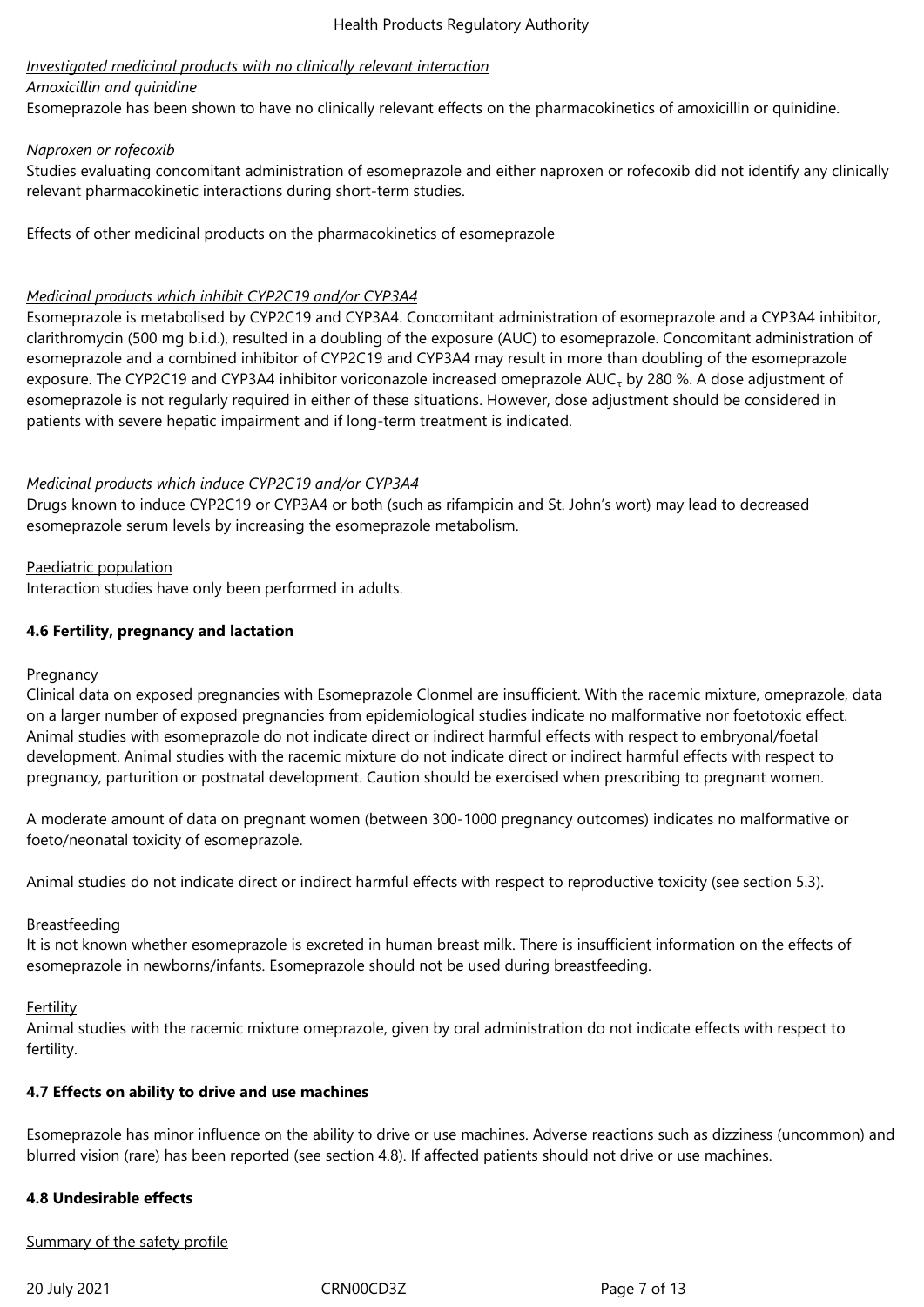Headache, abdominal pain, diarrhoea and nausea are among those adverse reactions that have been most commonly reported in clinical trials (and also from post-marketing use). In addition, the safety profile is similar for different formulations, treatment indications, age groups and patient populations. No dose-related adverse reactions have been identified.

### Tabulated list of adverse reactions

The following adverse drug reactions have been identified or suspected in the clinical trials programme for esomeprazole and post-marketing. None was found to be dose-related. The reactions are classified according to frequency (very common ≥ 1/10; common ≥ 1/100 to < 1/10; uncommon ≥ 1/1,000 to < 1/100; rare ≥ 1/10,000 to < 1/1,000; very rare < 1/10,000; not known (cannot be estimated from the available data).

| <b>System Organ Class</b>                                   | Frequency | Undesirable Effect                                                                                                                                             |
|-------------------------------------------------------------|-----------|----------------------------------------------------------------------------------------------------------------------------------------------------------------|
| <b>Blood and lymphatic system disorders</b>                 | Rare      | Leukopenia, thrombocytopenia                                                                                                                                   |
|                                                             | Very rare | Agranulocytosis, pancytopenia                                                                                                                                  |
| Immune system disorders                                     | Rare      | Hypersensitivity reactions e.g. fever, angioedema and<br>anaphylactic reaction/shock                                                                           |
| <b>Metabolism and nutrition disorders</b>                   | Uncommon  | Peripheral oedema                                                                                                                                              |
|                                                             | Rare      | Hyponatraemia                                                                                                                                                  |
|                                                             | Not known | Hypomagnesaemia (see section 4.4); severe<br>hypomagnesaemia can correlate with hypocalcaemia.<br>Hypomagnesaemia may also be associated with<br>hypokalaemia. |
| <b>Psychiatric disorders</b>                                | Uncommon  | Insomnia                                                                                                                                                       |
|                                                             | Rare      | Agitation, confusion, depression                                                                                                                               |
|                                                             | Very rare | Aggression, hallucinations                                                                                                                                     |
| Nervous system disorders                                    | Common    | Headache                                                                                                                                                       |
|                                                             | Uncommon  | Dizziness, paraesthesia, somnolence                                                                                                                            |
|                                                             | Rare      | Taste disturbance                                                                                                                                              |
| <b>Eye disorders</b>                                        | Rare      | <b>Blurred vision</b>                                                                                                                                          |
| <b>Ear and labyrinth disorders</b>                          | Uncommon  | Vertigo                                                                                                                                                        |
| Respiratory, thoracic and mediastinal disorders             | Rare      | Bronchospasm                                                                                                                                                   |
| <b>Gastrointestinal disorders</b>                           | Common    | Abdominal pain, constipation, diarrhoea, flatulence,<br>nausea/vomiting, fundic gland polyps (benign)                                                          |
|                                                             | Uncommon  | Dry mouth                                                                                                                                                      |
|                                                             | Rare      | Stomatitis, gastrointestinal candidiasis                                                                                                                       |
|                                                             | Not known | Microscopic colitis                                                                                                                                            |
| <b>Hepatobiliary disorders</b>                              | Uncommon  | Increased liver enzymes                                                                                                                                        |
|                                                             | Rare      | Hepatitis with or without jaundice                                                                                                                             |
|                                                             | Very rare | Hepatic failure, encephalopathy in patients with<br>pre-existing liver disease                                                                                 |
| Skin and subcutaneous tissue disorders                      | Uncommon  | Dermatitis, pruritus, rash, urticaria                                                                                                                          |
|                                                             | Rare      | Alopecia, photosensitivity                                                                                                                                     |
|                                                             | Very rare | Erythema multiforme, Stevens-Johnson syndrome,<br>toxic epidermal necrolysis (TEN)                                                                             |
|                                                             | Not known | Subacute cutaneous lupus erythematosus (see section<br>(4.4)                                                                                                   |
| <b>Musculoskeletal and connective tissue disorders</b>      | Uncommon  | Fracture of the hip, wrist or spine (see section 4.4)                                                                                                          |
|                                                             | Rare      | Arthralgia, myalgia                                                                                                                                            |
|                                                             | Very rare | Muscular weakness                                                                                                                                              |
| <b>Renal and urinary disorders</b>                          | Very rare | Interstitial nephritis; in some patients renal failure has<br>been reported concomitantly                                                                      |
| Reproductive system and breast disorders                    | Very rare | Gynaecomastia                                                                                                                                                  |
| <b>General disorders and administration site conditions</b> | Rare      | Malaise, increased sweating                                                                                                                                    |

Reporting of suspected adverse reactions

Reporting suspected adverse reactions after authorisation of the medicinal product is important. It allows continued monitoring of the benefit/risk balance of the medicinal product. Healthcare professionals are asked to report any suspected adverse reactions via: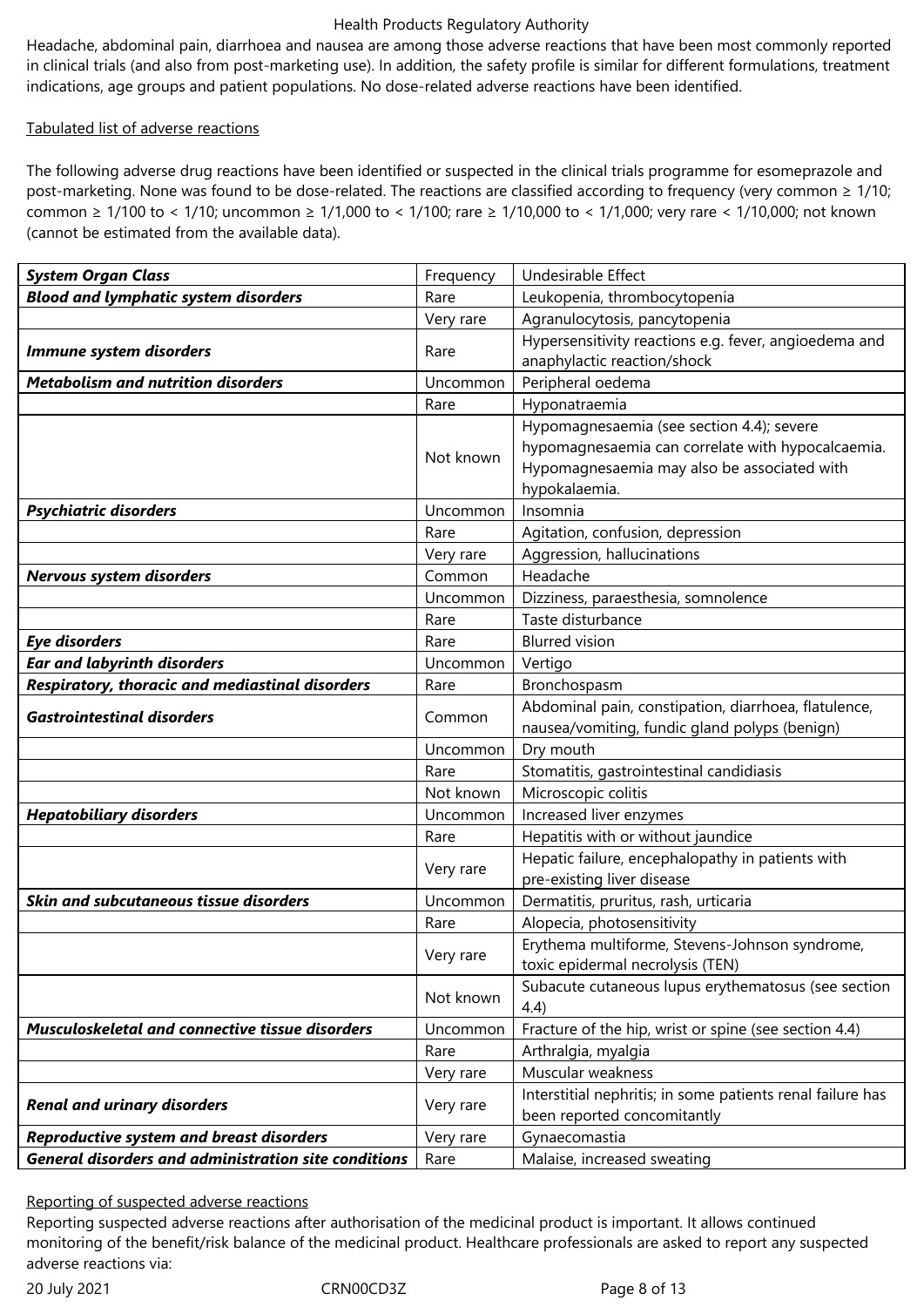#### **4.9 Overdose**

There is very limited experience to [date with de](http://www.hpra.ie/)liberate overdose. The symptoms described in connection with 280 mg were gastrointestinal symptoms and weakness. Single doses of 80 mg esomeprazole were uneventful. No specific antidote is known. Esomeprazole is extensively plasma protein bound and is therefore not readily dialyzable. As in any case of overdose, treatment should be symptomatic and general supportive measures should be utilised.

### **5 PHARMACOLOGICAL PROPERTIES**

### **5.1 Pharmacodynamic properties**

Pharmacotherapeutic group: Drugs for acid-related disorders, proton pump inhibitors ATC code: A02B C05

Esomeprazole is the S-isomer of omeprazole and reduces gastric acid secretion through a specific targeted mechanism of action. It is a specific inhibitor of the acid pump in the parietal cell. Both the R- and S-isomer of omeprazole have similar pharmacodynamic activity.

### Mechanism of action

Esomeprazole is a weak base and is concentrated and converted to the active form in the highly acidic environment of the secretory canaliculi of the parietal cell, where it inhibits the enzyme H<sup>+</sup>K<sup>+</sup>-ATPase – the acid pump and inhibits both basal and stimulated acid secretion.

### Pharmacodynamic effects

After oral dosing with esomeprazole 20 mg and 40 mg the onset of effect occurs within one hour. After repeated administration with 20 mg esomeprazole once daily for five days, mean peak acid output after pentagastrin stimulation is decreased 90 % when measured 6-7 hours after dosing on day five.

After five days of oral dosing with 20 mg and 40 mg of esomeprazole, intragastric pH above 4 was maintained for a mean time of 13 hours and 17 hours, respectively over 24 hours in symptomatic GORD patients. The proportion of patients maintaining an intragastric pH above 4 for at least 8, 12 and 16 hours respectively were for esomeprazole 20 mg 76 %, 54 % and 24 %. Corresponding proportions for esomeprazole 40 mg were 97 %, 92 % and 56 %.

Using AUC as a surrogate parameter for plasma concentration, a relationship between inhibition of acid secretion and exposure has been shown.

Healing of reflux oesophagitis with esomeprazole 40 mg occurs in approximately 78 % of patients after four weeks, and in 93 % after eight weeks.

One week treatment with esomeprazole 20 mg b.i.d. and appropriate antibiotics, results in successful eradication of *H. pylori* in approximately 90 % of patients.

After eradication treatment for one week there is no need for subsequent monotherapy with antisecretory drugs for effective ulcer healing and symptom resolution in uncomplicated duodenal ulcers.

In a randomised, double blind, placebo-controlled clinical study, patients with endoscopically confirmed peptic ulcer bleeding characterised as Forrest Ia, Ib, IIa or IIb (9 %, 43 %, 38 % and 10 % respectively) were randomised to receive esomeprazole solution for infusion (n=375) or placebo (n=389). Following endoscopic haemostasis, patients received either 80 mg esomeprazole as an intravenous infusion over 30 minutes followed by a continuous infusion of 8 mg per hour or placebo for 72 hours. After the initial 72 hour period, all patients received open-label 40 mg oral esomeprazole for 27 days for acid suppression. The occurrence of rebleeding within 3 days was 5.9 % in the esomeprazole treated group compared to 10.3 % for the placebo group. At 30 days post-treatment, the occurrence of rebleeding in the esomeprazole treated versus the placebo treated group was 7.7 % vs 13.6 %.

During treatment with antisecretory medicinal products serum gastrin increases in response to the decreased acid secretion. Also CgA increases due to decreased gastric acidity. The increased CgA level may interfere with investigations for neuroendocrine tumours. Available published evidence suggests that proton pump inhibitors should be discontinued between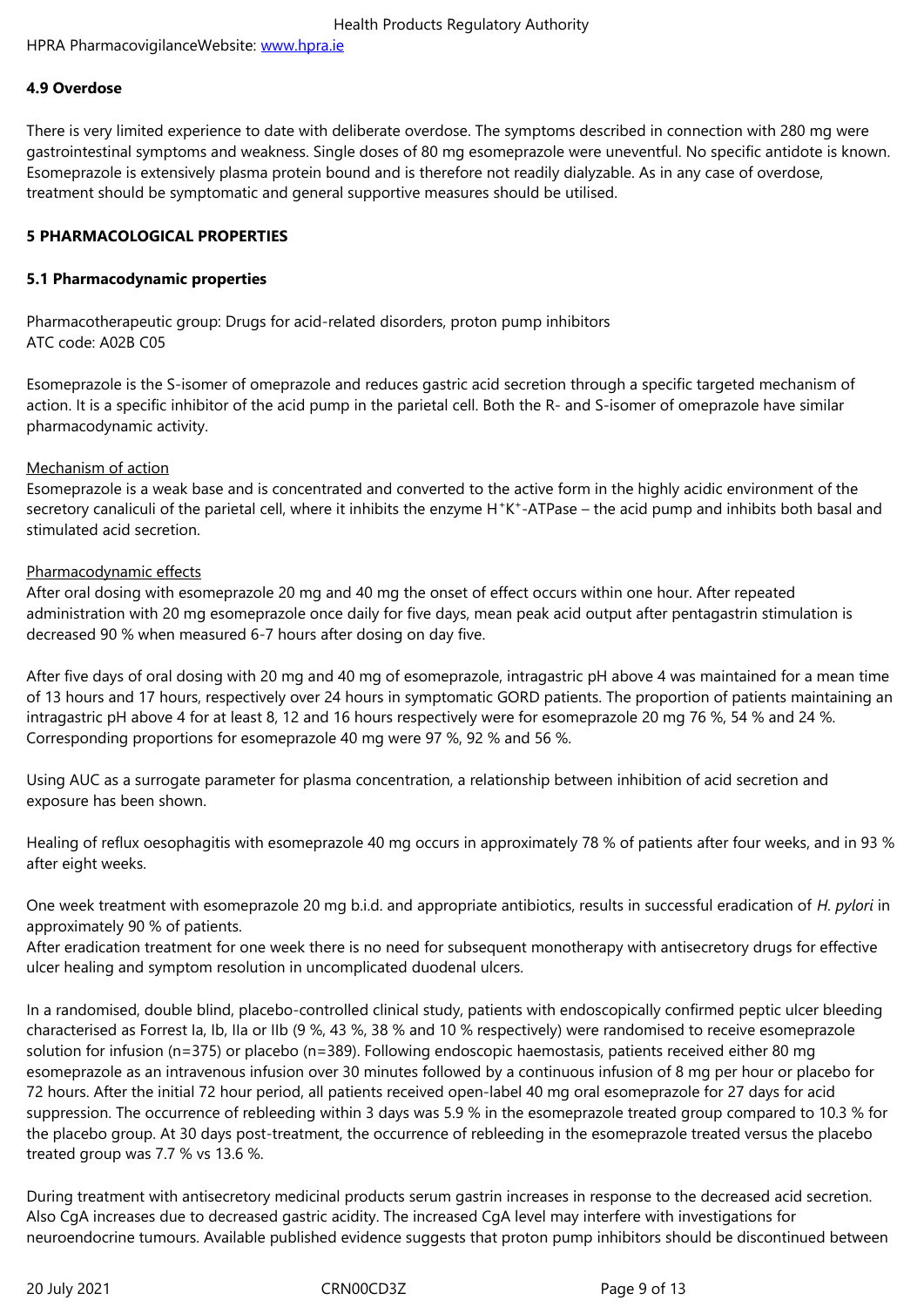5 days and 2 weeks prior to CgA measurements. This is to allow CgA levels that might be spuriously elevated following PPI treatment to return to reference range.

An increased number of ECL cells possibly related to the increased serum gastrin levels, have been observed in both children and adults during long term treatment with esomeprazole. The findings are considered to be of no clinical significance.

During long-term treatment with antisecretory drugs gastric glandular cysts have been reported to occur at a somewhat increased frequency. These changes are a physiological consequence of pronounced inhibition of acid secretion, are benign and appear to be reversible.

Decreased gastric acidity due to any means including proton pump inhibitors, increases gastric counts of bacteria normally present in the gastrointestinal tract. Treatment with proton pump inhibitors may lead to slightly increased risk of gastrointestinal infections such as *Salmonella* and *Campylobacter* and, in hospitalised patients, possibly also *Clostridium difficile*.

#### Clinical efficacy

In two studies with ranitidine as an active comparator, esomeprazole showed better effect in healing of gastric ulcers in patients using NSAIDs, including COX-2 selective NSAIDs.

In two studies with placebo as comparator, esomeprazole showed better effect in the prevention of gastric and duodenal ulcers in patients using NSAIDs (aged > 60 and/or with previous ulcer), including COX-2 selective NSAIDs.

### Paediatric population

In a study in paediatric GORD patients (< 1 to 17 years of age) receiving long-term PPI treatment, 61 % of the children developed minor degrees of ECL cell hyperplasia with no known clinical significance and with no development of atrophic gastritis or carcinoid tumours.

#### **5.2 Pharmacokinetic properties**

### Absorption

Esomeprazole is acid labile and is administered orally as enteric-coated granules. *In vivo* conversion to the R-isomer is negligible. Absorption of esomeprazole is rapid, with peak plasma levels occurring approximately 1-2 hours after dose. The absolute bioavailability is 64 % after a single dose of 40 mg and increases to 89 % after repeated once-daily administration. For 20 mg esomeprazole the corresponding values are 50 % and 68 % respectively. Food intake both delays and decreases the absorption of esomeprazole although this has no significant influence on the effect of esomeprazole on intragastric acidity.

### Distribution

The apparent volume of distribution at steady state in healthy subjects is approximately 0.22 l/kg body weight. Esomeprazole is 97 % plasma protein bound.

### Biotransformation

Esomeprazole is completely metabolised by the cytochrome P450 system (CYP). The major part of the metabolism of esomeprazole is dependent on the polymorphic CYP2C19, responsible for the formation of the hydroxy- and desmethyl metabolites of esomeprazole. The remaining part is dependent on another specific isoform, CYP3A4, responsible for the formation of esomeprazole sulphone, the main metabolite in plasma.

#### Elimination

The parameters below reflect mainly the pharmacokinetics in individuals with a functional CYP2C19 enzyme, extensive metabolisers.

Total plasma clearance is about 17 l/h after a single dose and about 9 l/h after repeated administration. The plasma elimination half-life is about 1.3 hours after repeated once-daily dosing. Esomeprazole is completely eliminated from plasma between doses with no tendency for accumulation during once-daily administration.

The major metabolites of esomeprazole have no effect on gastric acid secretion. Almost 80 % of an oral dose of esomeprazole is excreted as metabolites in the urine, the remainder in the faeces. Less than 1 % of the parent drug is found in urine.

20 July 2021 CRN00CD3Z Page 10 of 13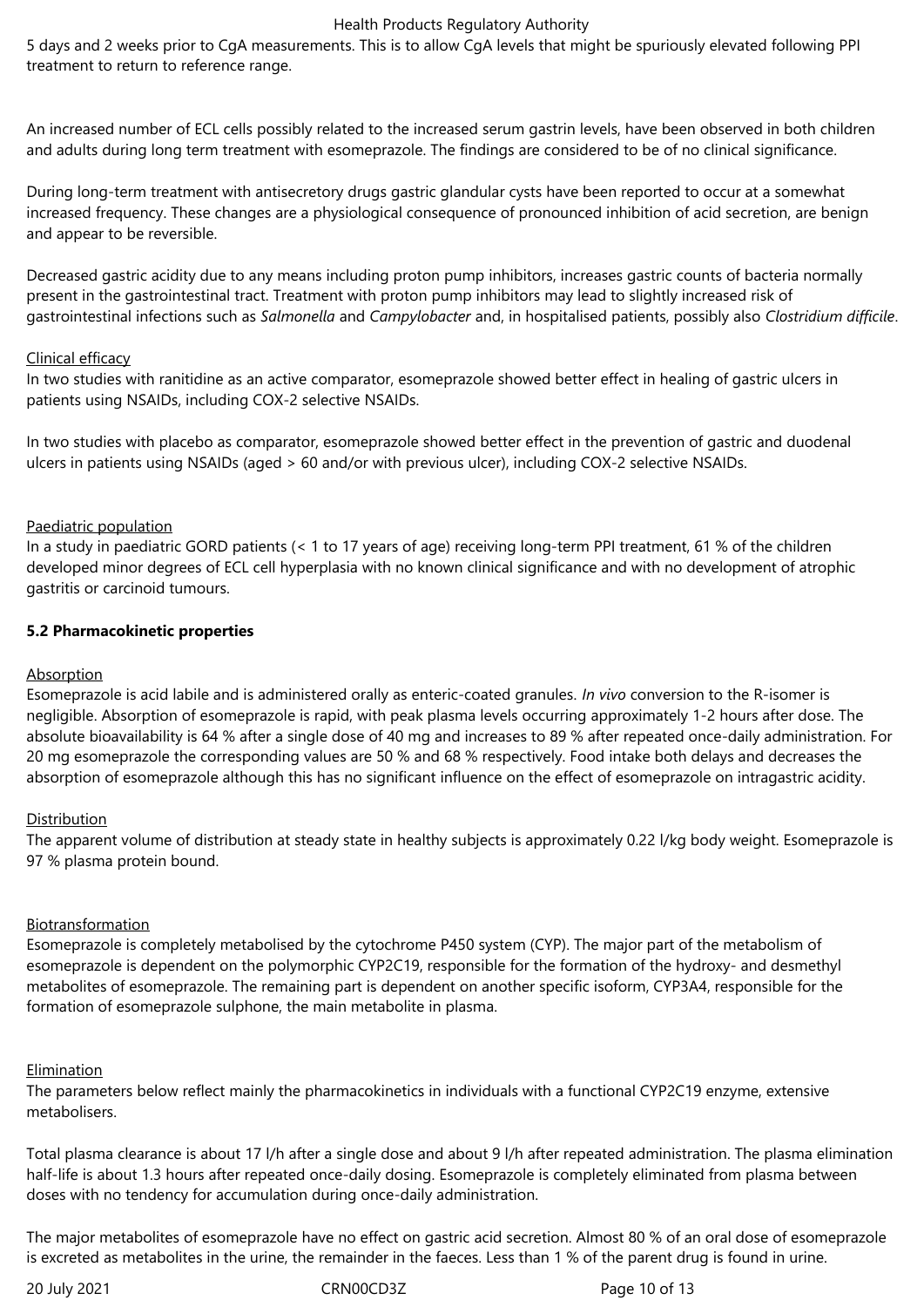### Linearity/non-linearity

The pharmacokinetics of esomeprazole has been studied in doses up to 40 mg b.i.d. The area under the plasma concentration-time curve increases with repeated administration of esomeprazole. This increase is dose-dependent and results in a more than dose proportional increase in AUC after repeated administration. This time - and dose-dependency is due to a decrease of first pass metabolism and systemic clearance probably caused by an inhibition of the CYP2C19 enzyme by esomeprazole and/or its sulphone metabolite.

### Special patient populations

### *Poor metabolisers*

Approximately 2.9  $\pm$  1.5 % of the population lack a functional CYP2C19 enzyme and are called poor metabolisers. In these individuals the metabolism of esomeprazole is probably mainly catalysed by CYP3A4. After repeated once-daily administration of 40 mg esomeprazole, the mean area under the plasma concentration-time curve was approximately 100 % higher in poor metabolisers than in subjects having a functional CYP2C19 enzyme (extensive metabolisers). Mean peak plasma concentrations were increased by about 60 %.

These findings have no implications for the posology of esomeprazole.

### *Gender*

Following a single dose of 40 mg esomeprazole the mean area under the plasma concentration-time curve is approximately 30 % higher in females than in males. No gender difference is seen after repeated once-daily administration. These findings have no implications for the posology of esomeprazole.

### *Hepatic impairment*

The metabolism of esomeprazole in patients with mild to moderate liver dysfunction may be impaired. The metabolic rate is decreased in patients with severe liver dysfunction resulting in a doubling of the area under the plasma concentration-time curve of esomeprazole. Therefore, a maximum of 20 mg should not be exceeded in patients with severe dysfunction. Esomeprazole or its major metabolites do not show any tendency to accumulate with once-daily dosing.

### *Renal impairment*

No studies have been performed in patients with decreased renal function. Since the kidney is responsible for the excretion of the metabolites of esomeprazole but not for the elimination of the parent compound, the metabolism of esomeprazole is not expected to be changed in patients with impaired renal function.

# *Elderly*

The metabolism of esomeprazole is not significantly changed in elderly subjects (71-80 years of age).

### Paediatric population

### *Adolescents 12‑ 18 years:*

Following repeated dose administration of 20 mg and 40 mg esomeprazole, the total exposure (AUC) and the time to reach maximum plasma drug concentration ( $t_{max}$ ) in 12 to 18 year-olds was similar to that in adults for both esomeprazole doses.

### **5.3 Preclinical safety data**

Non-clinical data reveal no special hazard for humans based on conventional studies of safety pharmacology, repeated dose toxicity, genotoxicity, carcinogenic potential, toxicity to reproduction and development. Adverse reactions not observed in clinical studies, but seen in animals at exposure levels similar to clinical exposure levels and with possible relevance to clinical use were as follows:

Carcinogenicity studies in the rat with the racemic mixture have shown gastric ECL-cell hyperplasia and carcinoids. These gastric effects in the rat are the result of sustained, pronounced hypergastrinaemia secondary to reduced production of gastric acid and are observed after long-term treatment in the rat with inhibitors of gastric acid secretion.

### **6 PHARMACEUTICAL PARTICULARS**

### **6.1 List of excipients**

Capsule content: Sugar spheres (sucrose and maize starch)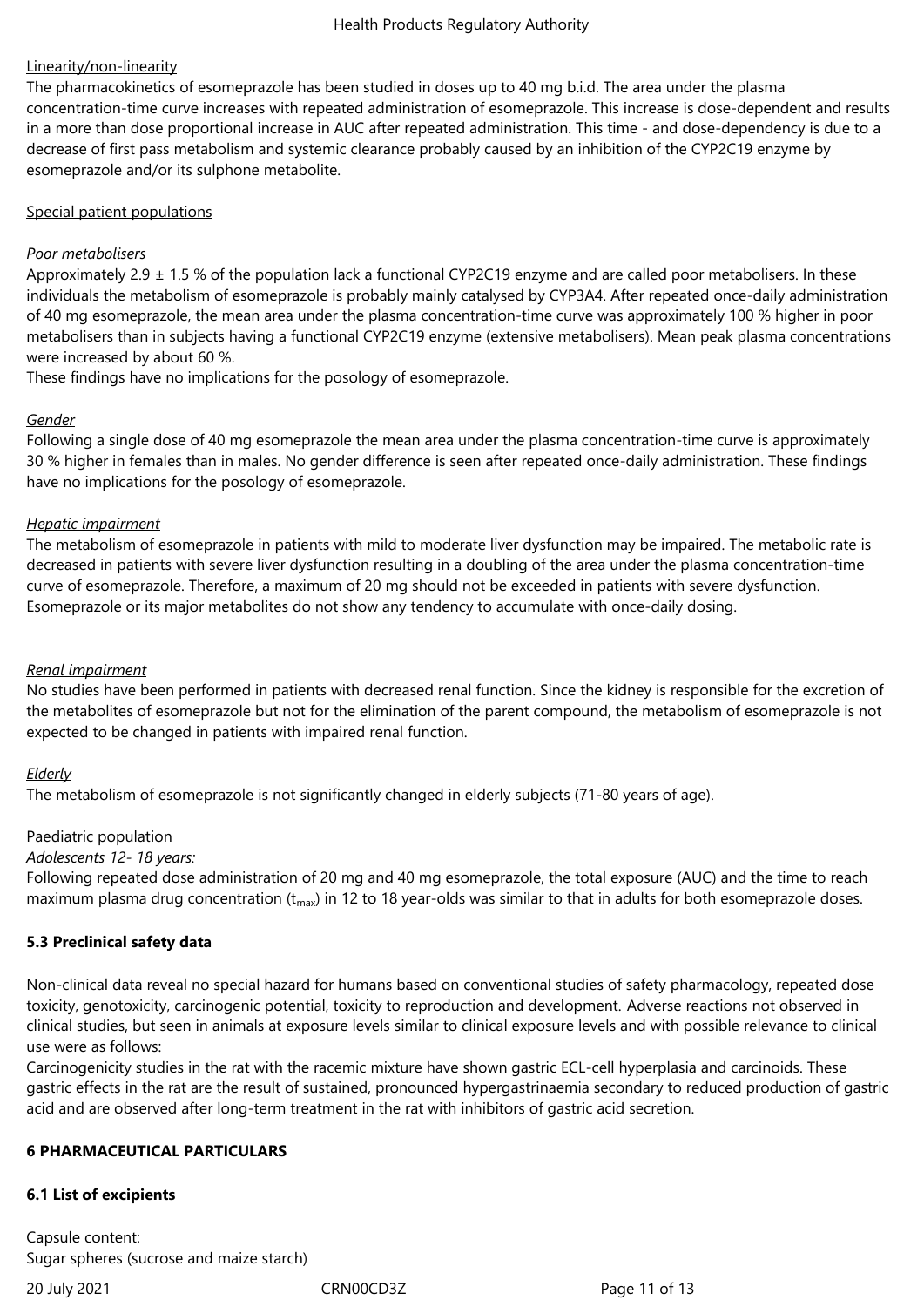Hypromellose

Dimethicone emulsion 35% containing dimethicone, propyl-p-hydroxybenzoate (E216), methyl-p-hydroxybenzoate (E218), sorbic acid, sodium benzoate, polyethylene glycol sorbitan monolaureate, octylphenoxy polyethoxy ethanol and propylene glycol Polysorbate 80 Mannitol Diacetylated monoglycerides Talc Methacrylic acid-ethyl acrylate copolymer (1:1) dispersion 30 % containing copolymer of methacrylic acid and ethyl acrylate, sodium lauryl sulfate and polysorbate 80 Triethyl citrate Stearoyl macrogolglycerides Capsule shell:

Black iron oxide (E 172) Shellac Yellow iron oxide (E 172) Titanium dioxide (E 171) Gelatin

### **6.2 Incompatibilities**

Not applicable.

### **6.3 Shelf life**

Blisters: 2 years

Bottles Before opening of the bottle: 2 years After opening of the bottle: 3 months

### **6.4 Special precautions for storage**

Do not store above 25°C. Keep the container tightly closed in order to protect from moisture (bottle). Store in the original package in order to protect from moisture (blister).

# **6.5 Nature and contents of container**

HDPE bottles containing a silica gel desiccant and closed with a white PP cap. The opening of bottle is sealed with an aluminium induction seal. Pack sizes: 28, 30, 90 or 98 capsules

PA-Aluminium-PVC/Aluminium foil blisters Pack sizes: 7, 14, 15, 28, 30, 50, 56, 60, 90, 98 or 100 capsules

Not all pack sizes may be marketed.

# **6.6 Special precautions for disposal and other handling**

# Administration through gastric tube

1. Add the contents of a capsule into approximately 25ml or 50 ml of water. (For some tubes, dispersion in 50 ml water is needed to prevent the granules from clogging the tube). Stir.

- 2. Draw the suspension into a syringe and add approximately 5 ml of air.
- 3. Immediately shake the syringe for approximately 2 minutes to disperse the granules.
- 4. Hold the syringe with the tip up and check that the tip has not clogged.
- 5. Attach the syringe to the tube whilst maintaining the above position.

20 July 2021 CRN00CD3Z Page 12 of 13